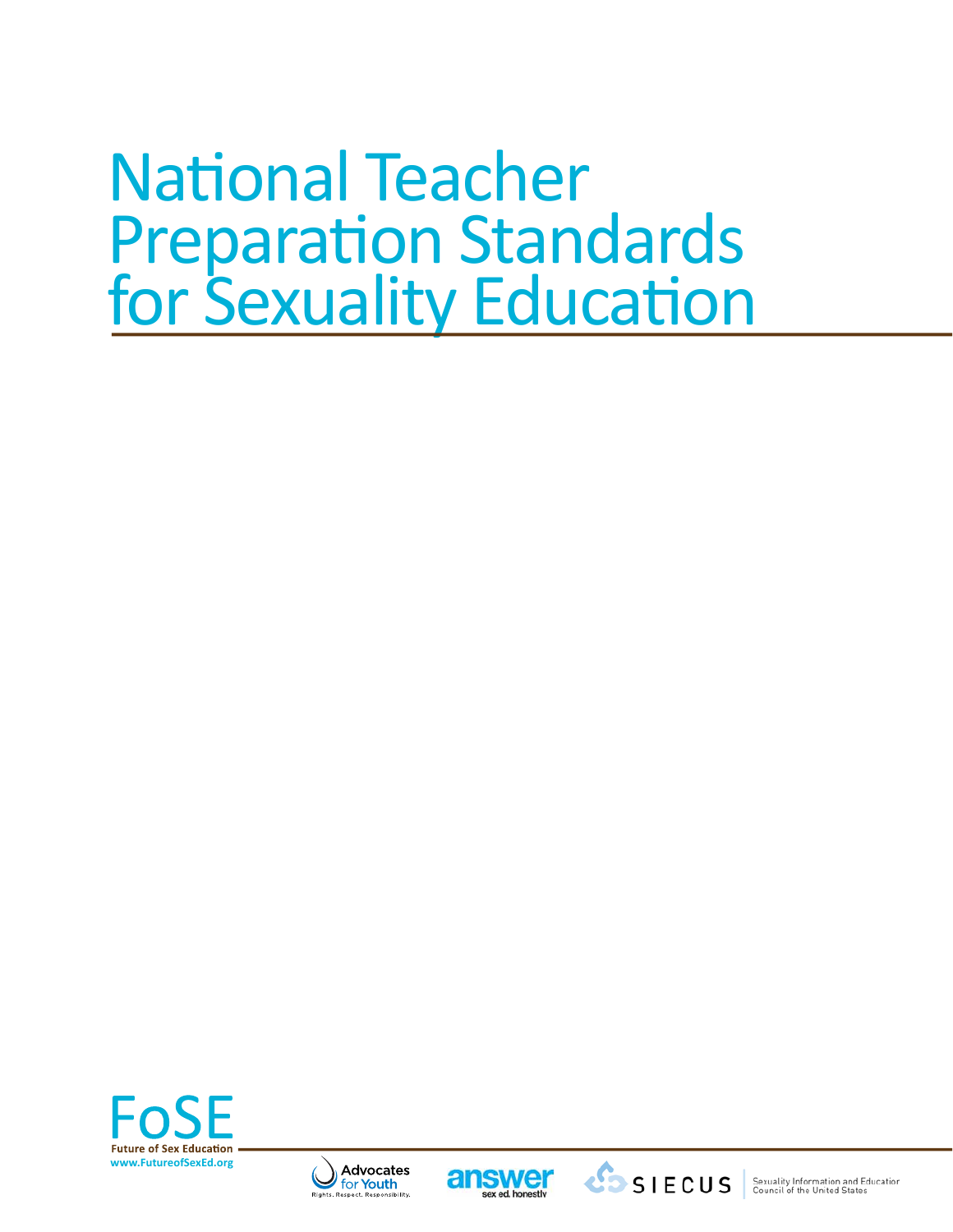# National Teacher Preparation Standards for Sexuality Education Advisory Committee

The following individuals generously provided their expertise in sexuality education content and pedagogy. Professional affiliations are included for identification purposes only and do not imply endorsement.

#### Elissa Barr, PhD

Associate Professor of Public Health, Director of Community Health Brooks College of Health University of North Florida

Kurt Conklin, MPH, MCHES Program Director Sexuality Information and Education Council of the United States (SIECUS)

Eva S. Goldfarb, PhD Professor of Health Education Montclair State University

Nora Gelperin, MEd Director of Training Answer

Debra Hauser, MPH President Advocates for Youth

Barbara Huberman, RN, BSN, MEd Director of Education and Outreach Advocates for Youth

Linda L. Morse, RN, CSN-NJ, MA, CHES, FASHA President, Board of Directors American School Health Association

Monica Rodriguez, MS President & CEO Sexuality Information and Education Council of the United States (SIECUS)

Susan Giarratano Russell, EdD, MSPH, CHES Professor (ret.), Health Science Department Coordinator, School Health Program, Single Subject Credential Program California State University, Long Beach

Elizabeth Schroeder, EdD, MSW Executive Director Answer

Denise Seabert, PhD, MCHES, FASHA Chairperson and Professor, Department of Physiology and Health Science Ball State University

Danene Sorace, MPP Consultant, Future of Sex Education Initiative

Susan K. Telljohann, HSD, CHES Professor of Health Education, College Health Sciences The University of Toledo

Mohammad R. Torabi, PhD, MPH Dean, School of Public Health – Bloomington Chancellor's Professor, Applied Health Science Department Indiana University

Michele Wallen, PhD, MPH Assistant Professor, Department of Health Education and Promotion East Carolina University American Association of Health Education

Kelly Wilson, PhD, MCHES Associate Professor of Health Education, Department of Health and Kinesiology Texas A&M University

#### *Additional Reviewers*

*Special thanks to the following individuals who provided additional feedback on the Standards:* 

*Deborah Arrindell, American Sexual Health Association Bonnie Edmondson, PhD, Connecticut State Department of Education* 

*Elizabeth Coke-Haller, MEd, Division of Adolescent School Health, US Centers for Disease Control and Prevention Nora Howley, MA, National Education Association Health Information Network*

*Pete Hunt, MPH, MEd, Division of Adolescent and School Health, US Centers for Disease Control and Prevention Leslie Kantor, MPH, Planned Parenthood Federation of America Catherine Sherwood-Laughlin, MPH, Indiana University Joy Robinson-Lynch, Massachusetts Department of Education Patricia Santin, Boston Public Schools R. Debra Shapiro, PhD, MS, MCHES, Society for Public Health* 

*David Wiley, PhD, Texas State University*

*Education*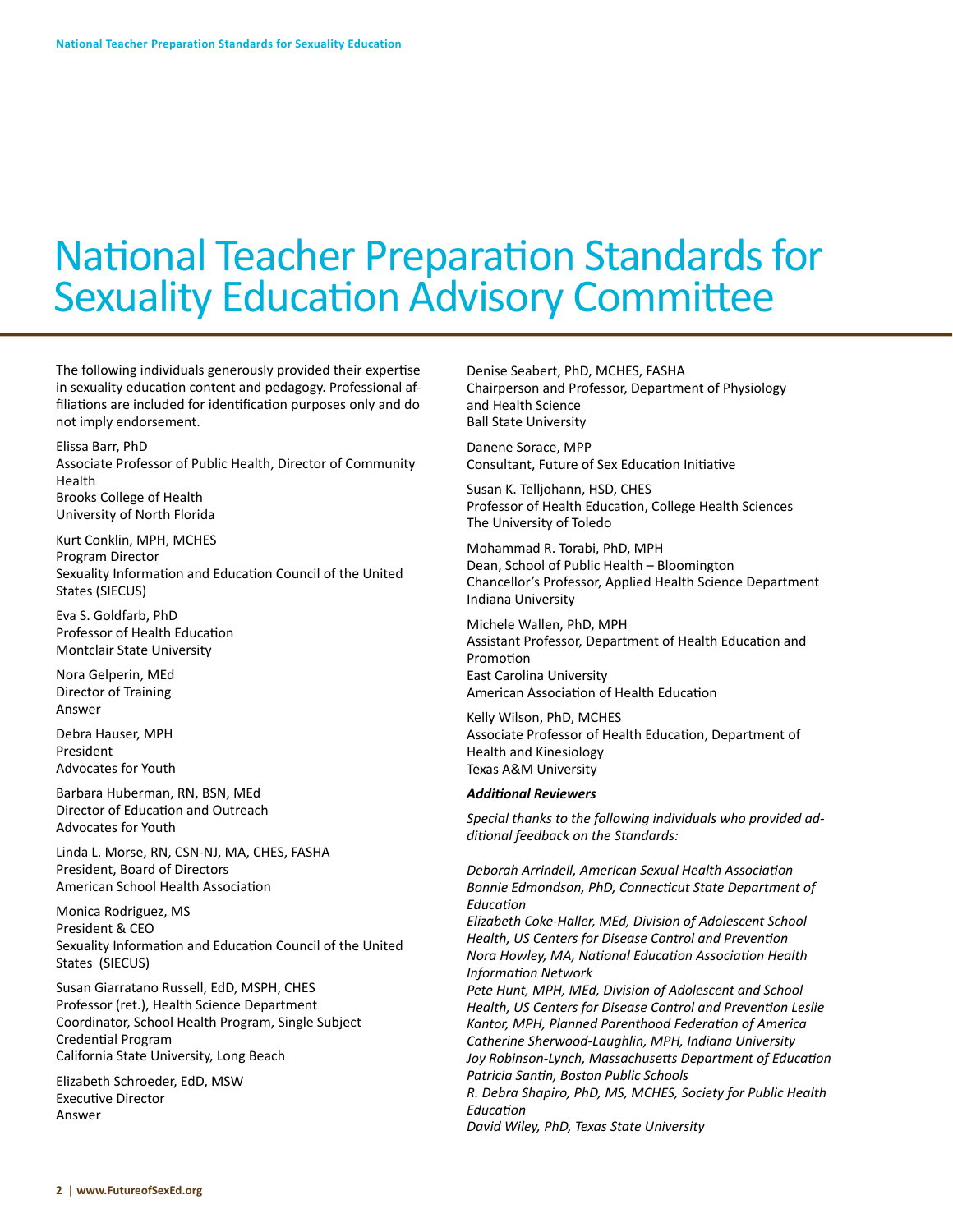# Introduction

The *National Teacher Preparation Standards for Sexuality Education* were created to provide guidance to programs within institutions of higher education in order to better prepare undergraduate pre-service students to deliver sexuality education.

The development of the *Teacher Preparation Standards* are part of the ongoing Future of Sex Education (FoSE) Initiative, which has as its goal that every young person in public school has high quality, comprehensive sexuality education that is developmentally-, culturally- and age-appropriate.

In the United States, sexuality education is most commonly taught within the health and/or physical education (PE) curriculum at the middle and high school levels. In the elementary grades, individual classroom teachers teach health in addition to every other subject area. So while the overall FoSE initiative is focused on instruction in grades K through 12, the *Teacher Preparation Standards* focus specifically on preparation programs that train health and PE teachers most likely to be teaching in middle and high school.

# **About the Standards**

There are seven standards in total:

#### **Standard 1: Professional Disposition**

Teacher candidates demonstrate comfort with, commitment to and self-efficacy in teaching sexuality education.

#### **Standard 2: Diversity and Equity**

Teacher candidates show respect for individual, family and cultural characteristics and experiences that may influence student learning about sexuality.

#### **Standard 3: Content Knowledge**

Teacher candidates have accurate and current knowledge of the biological, emotional, social and legal aspects of human sexuality.

#### **Standard 4: Legal and Professional Ethics**

Teacher candidates make decisions based on applicable federal, state and local laws, regulations and policies, as well as professional ethics.

#### **Standard 5: Planning**

Teacher candidates plan age- and developmentallyappropriate sexuality education that is aligned with standards, policies and laws and reflects the diversity of the community.

#### **Standard 6: Implementation**

Teacher candidates use a variety of effective strategies to teach sexuality education.

#### **Standard 7: Assessment**

Teacher candidates implement effective strategies to assess student knowledge, attitudes and skills in order to improve sexuality education instruction.

*Each of the Teacher Preparation Standards is presented below along with a rationale, set of indicators and examples.*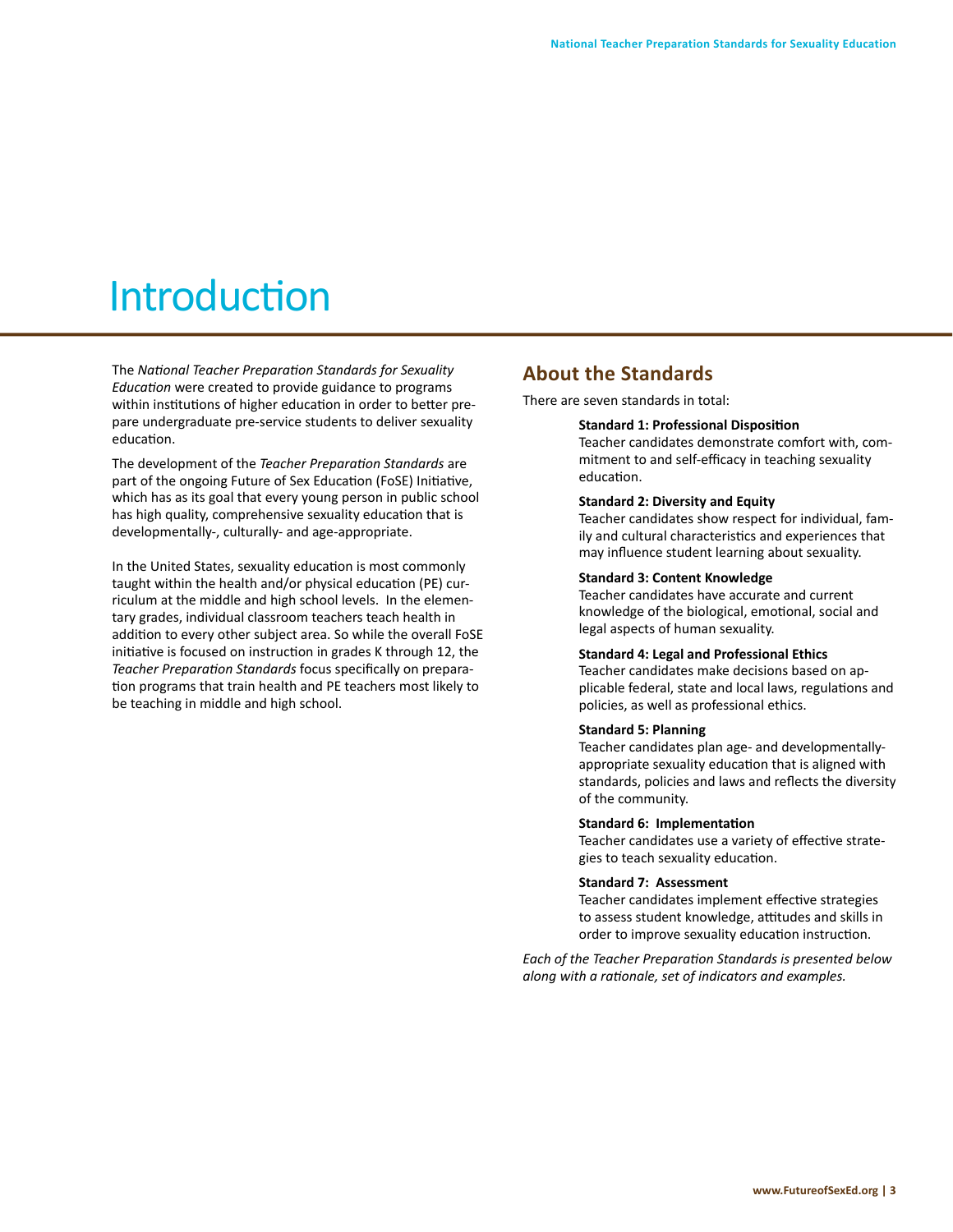# Teacher Preparation Standards for Sexuality Education

# **Standard 1: Professional Disposition**

**Teacher candidates demonstrate comfort with, commitment to and self-efficacy in teaching sexuality education.** 

Research shows that comfort with and commitment to sexuality education has a direct impact on teaching ability. Wellprepared teachers need to first and foremost appreciate the value of sexuality education and believe it is important for young people to have access to the information and skills they need to make healthy decisions. Research demonstrates that it is imperative that teachers demonstrate comfort with, commitment to and self-efficacy in teaching sexuality education. Teachers without these qualities should not teach this topic.

#### **Indicators**

Successful teacher candidates will:

1.1 Demonstrate the ability to teach in ways that communicate that sexual development is an inherent part of child and adolescent development.

1.2 Describe the importance of sexuality education as an integral part of K-12 health education.

1.3 Demonstrate awareness of their own personal values, beliefs, biases and experiences related to sexuality education.

1.4 Demonstrate how their personal values, beliefs, biases and experiences can influence the way they teach sexuality education.

1.5 Model self-efficacy to teach sexuality education in ageand developmentally-appropriate ways.

1.6 Select their own continuing professional development needs relating to school-based sexuality education.

#### **Examples:**

*In a health class, a teacher is required to cover the topics of condoms and contraception as part of the sexual health unit. He believes that students at this age should not be having sex, but refrains from expressing his personal views to ensure that students receive factual information about condoms and contraception and to fulfill his district's content requirements.* 

*A teacher introduces a puberty lesson to a middle school class. When showing an image of male and female genitals, the classroom erupts in laughter and students shift in their seats, making jokes and blushing. The teacher calmly acknowledges the discomfort and moves on purposefully to teach the rest of the material in the lesson.*

*-----------------------*

# **Standard 2: Diversity and Equity**

**Teacher candidates show respect for individual, family and cultural characteristics and experiences that may influence student learning about sexuality.** 

There is tremendous diversity represented in US classrooms. Often, "diversity" refers to race, culture and ethnicity. Within sexuality education, however, there are other forms of diversity to consider as well, such as family structure (e.g., single parents, step parents, teen parents); religious affiliation; social, emotional and physical developmental level; sexual orientation; gender identity and expression; sexual history; and relationship abuse. These visible and invisible diversities are present in every classroom and affect how students learn. Effective teachers are respectful of multiple dimensions of diversity and tailor instruction appropriately.

#### **Indicators**

Successful teacher candidates will:

2.1 Demonstrate the ability to create a safe and inclusive classroom environment for all students.

2.2 Describe how students' diverse backgrounds and experiences may affect students' personal beliefs, values and knowledge about sexuality.

2.3 Demonstrate the ability to select or adapt sexuality education materials that both reflect the range of characteristics of the students and community and respect the visible and invisible diversities that exist in every classroom.

#### **Examples:**

*For a lesson on HIV, a teacher announces that she has*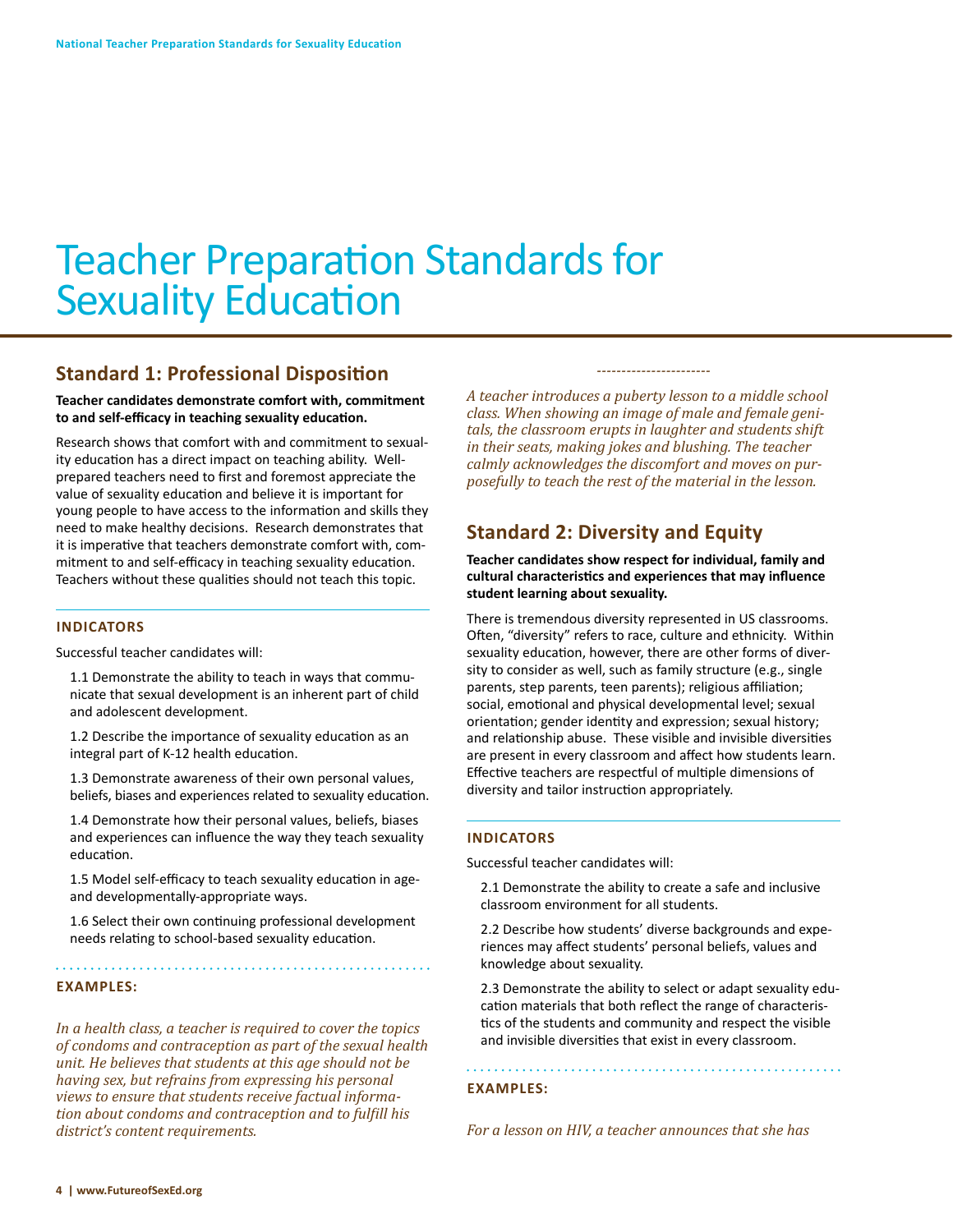*invited an HIV-positive person from the community to talk to her class about what it is like to live with the virus. The teacher facilitates a discussion about the stigma and shame that can be related to HIV, the various ways in which someone can and cannot become infected with HIV and how stigma and shame can prevent people from getting tested.* 

*A health teacher is teaching about relationship issues. He uses language inclusive of lesbian, gay and bisexual youth and includes scenarios involving same-sex couples for students to read and discuss as part of the lesson.*

*-----------------------*

# **Standard 3: Content Knowledge**

**Teacher candidates have accurate knowledge of the biological, emotional and social aspects of human sexuality and the laws relating to sexuality and youth.**

Many educators receive little or no professional preparation in sexuality education. This is highly problematic, as human sexuality is a complex topic area. Sufficient and current knowledge of sexual development and the biological, emotional, and social aspects of sexuality is essential for the successful teaching of sexuality education. Effective sexuality education teachers, at a minimum, will have familiarity with all of the topic areas described in the *National Sexuality Education Standards, Core Content and Skills, K-12*.

In addition, effective sexuality education teachers will understand relevant federal and state laws specific to sexuality and youth (e.g., age of consent) and know the sexual health resources available to students in their community.

#### **Indicators**

Successful teacher candidates will:

3.1 Describe accurate and current content, as reflected in the *National Sexuality Education Standards*<sup>1</sup> , in the following topic areas:

- a. anatomy and physiology;
- b. puberty and adolescent development;
- c. sexual orientation and gender identity and expression;
- d. pregnancy and reproduction;
- e. sexually transmitted diseases and HIV;
- f. healthy relationships; and
- g. personal safety.

3.2 Explain the stages of child and adolescent sexual development including cognitive, physical and emotional changes.

3.3 Describe at least three health behavior theories relevant to sexual health promotion.

3.4 Describe current federal and state laws relating to sexuality that have an impact on youth.

3.5 Demonstrate the ability to identify accurate and reliable sources of information to keep their own sexuality-related content knowledge current and relevant.

3.6 Demonstrate the ability to identify valid and reliable sexual health information, health products and community services relevant to students.

#### **Examples**

*In a high school health class, some students raise questions about emergency contraception (EC). A few insist that only girls can obtain EC over the counter, and only if they are at least 21 years old. The teacher corrects the misinformation. He also tells students which web sites and other resources will give them medically- and legallyaccurate information about EC.*

*-----------------------*

*A recent episode of a popular television show depicts a scenario in which a man is charged with statutory rape. The students are arguing about the accuracy of the show and whether or not laws exist that say how old one must be to consent to have sex. The teacher provides information about the law in their state.*

### **Standard 4: Legal And Professional Ethics**

**Teacher candidates make decisions based on applicable federal, state and local laws, regulations and policies as well as professional ethics.** 

Teaching sexuality education can pose unique ethical and legal challenges for a teacher. This includes, but is not limited to, student disclosure or teacher suspicion of sexual abuse, incest, relationship abuse or other behaviors that threaten student health and well-being. Students may also disclose sexual activity, sexual orientation, gender identity, pregnancy or STD/HIV status, and more. In all instances, it is important for teachers to understand their professional obligations and adhere to state, federal and district policies that pertain to confidentiality and reporting these types of disclosures.

Teachers also may be presented with situations in which the laws, policies and/or regulations are unclear or lacking. Teachers need to have an ethical framework for decisionmaking about when to keep information confidential, when to make a referral, when to seek guidance within their school system or when they should report a situation to law enforcement. In every instance, teachers should be knowledgeable about their school district policies and procedures and the resources that are available to them.

Finally, most states have a code of ethics for school professionals that describes how they should conduct themselves professionally in and out of the classroom. Teachers should be familiar with and follow these codes of ethics.

<sup>1</sup> Future of Sex Education Initiative. National Sexuality Education Standards: Core Content and Skills, K-12. [A special publication of the Journal of School Health.] Available at www.futureofsexed.org/fosestandards.html.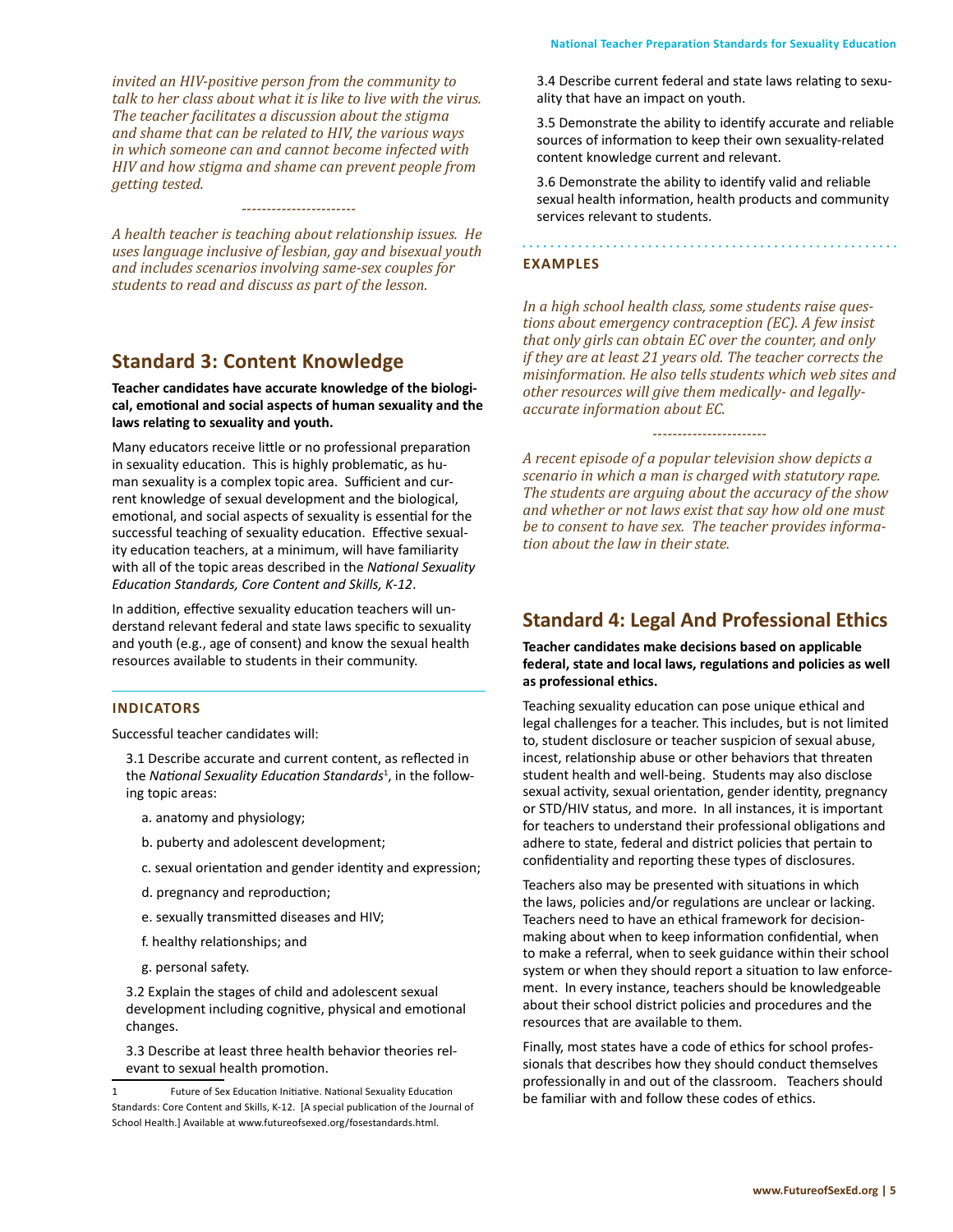#### **Indicators**

Successful teacher candidates will:

4.1 Explain how to determine relevant state and school district reporting laws and procedures relating to student disclosure regarding sexual abuse, incest, dating violence, and other associated sexual health issues.

4.2 Explain the policies and ethics associated with student confidentiality relating to sexuality and sexual health issues.

4.3 Describe when and from whom to seek guidance on sexuality-related ethical/legal matters when there is no policy or the policy is unclear.

4.4 Differentiate between professional and unprofessional conduct with students, both in and outside of the classroom and school.

#### **Examples**

*A student shares with her health teacher that she took a home pregnancy test and it was positive. Her teacher knows that while being pregnant is not something he is legally required to report to the student's parents, he seeks out guidance from his supervisor about how best to proceed.*

*-----------------------*

*A middle school health teacher is approached after class by a student who asks, "If I tell you about something that happened to me, will you promise to keep it secret?" The teacher explains that she must report certain kinds of information by law, and the student says "Okay, then never mind," and walks away. The teacher feels unsure how to proceed, and consults with a supervisor, who suggests giving the student the contact information for a confidential adolescent help line.*

### **Standard 5: Planning**

**Teacher candidates plan age- and developmentally-appropriate sexuality education that is aligned with standards, policies and laws and reflects the diversity of the community.**

There are numerous factors to consider when planning instruction in any subject area. Sexuality education, however, poses additional issues to consider given that some states have specific laws regarding what can and cannot be taught, what topics must be emphasized or how instruction should be delivered (e.g., same-gender classrooms). As such, it is especially important for teachers to plan lessons that meet state and local policies and standards, and to understand the process/protocol for getting these lessons approved.

It is also incumbent upon teachers to know what resources are available to them and are approved for use during the planning process. These include, but are not limited to: state and local policies, the Sexual Health Module within the Health Education Curriculum Analysis Tool (HECAT),<sup>2</sup> district, state and/or national standards (including the *National Sexuality Education Standards*), and curricula and other materials that have already been approved or adopted by their state or local board of education.

Effective teachers will plan course content that takes into account the available local and state health and education data; developmental stages; physical and cognitive abilities and diversities of the students in the classroom, including family structure; religious affiliation; sexual experience; parenting status (i.e., teen parents); sexual orientation; gender expression and identity; dating violence; sexual abuse and pregnancy/STD history, including HIV status.

Planning for sufficient time for students to practice skills—including analyzing influences, interpersonal communication and decision-making—is essential to effective sexuality education.

#### **Indicators**

Successful teacher candidates will:

5.1 Apply learning and behavioral theories to sexuality education lesson planning.

5.2 Apply state and/or district laws, policies and standards to select and adapt curriculum content that is appropriate and permissible for a district.

5.3 Identify appropriate resources and policies to guide instructional planning.

5.4 Plan effective strategies to teach sexuality education in the cognitive, affective and behavioral learning domains.

5.5 Plan age- and developmentally-appropriate sexuality education instruction.

#### **Examples**

*A health teacher is planning lessons to address prevention of STDs and unintended pregnancy. Her state law says that if any sexual health topics beyond HIV are taught, the school must "stress abstinence." She is confused about whether she can teach about safer sex practices, so during lesson planning, the teacher verifies that she can still teach about the health benefits of condoms even while emphasizing the benefits of postponing sexual activity.* 

*To teach about pregnancy options, a health teacher shows a video and organizes a panel of teen parents to talk about their experiences. As part of the planning, the teacher reviews school policy about inviting guest presenters, and screens the panel in advance to be sure that their presentations meet school guidelines.* 

<sup>2</sup> The Sexual Health Module within the Health Education Curriculum Analysis Tool (HECAT), developed by the Centers for Disease Control and Prevention, can help schools conduct an analysis of sexual health education curricula based on the National Health Education Standards and Characteristics of Effective Health Education Curricula. www.cdc.gov/healthyyouth/hecat/index.htm.